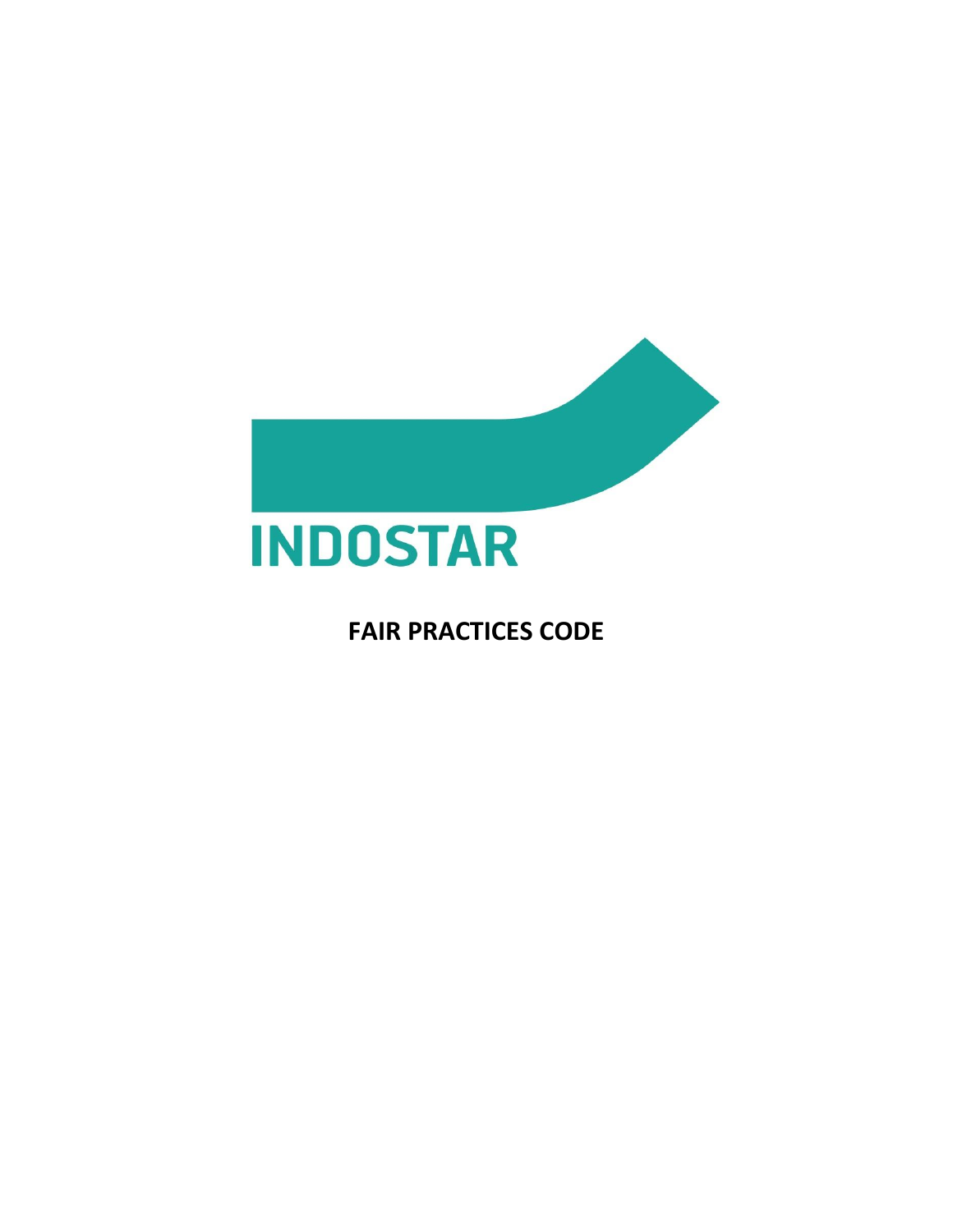

# **VERSION CONTROL**

| Version<br>Control<br>No. | Author             | Date Created /<br>updated | Date Effective       | <b>Version Description</b>                                                                                                                                                                                                         |
|---------------------------|--------------------|---------------------------|----------------------|------------------------------------------------------------------------------------------------------------------------------------------------------------------------------------------------------------------------------------|
| V.1                       | Pankaj Thapar      | 15 September<br>2009      | 15 September<br>2009 |                                                                                                                                                                                                                                    |
| V.2                       | Pankaj Thapar      | 19 April 2012             | 19 April 2012        | Amended in line with Circular No.<br>DNBS.CC.PD.No.266/03.10.01/2011-<br>12 dated 26 March 2012                                                                                                                                    |
| V.3                       | Pankaj Thapar      | 14 March 2013             | 14 March 2013        | Amended in line with Circular No.<br>DNBS.CC.PD.No.320/03.10.01/2012-<br>13 dated 18 February 2013                                                                                                                                 |
| V.4                       | Pankaj Thapar      | 15 May 2015               | 15 May 2015          | Amended<br>in<br>light<br>of<br>commencement of SME Finance<br><b>Business</b>                                                                                                                                                     |
| V.5                       | Prashant Joshi     | 08 August 2019            | 08 August 2019       | Amendment inter-alia in line with<br>(PD)<br>No.<br><b>DNBR</b><br><b>RBI</b><br>Circular<br>CC.No.101/03.10.001/2019-20<br>dated 02 August 2019                                                                                   |
| V.6                       | Prashant Joshi     | 6 February 2020           | 6 February 2020      | Amendment to explicitly include (i)<br>statement on responsibility of the<br>details<br>Directors, (ii)<br>of the<br>Grievance Redressal Officer, and (iii)<br>details of the Nodal<br>Officers/<br><b>Principal Nodal Officer</b> |
| V.7                       | Amol Joshi         | 12 August 2020            | 12 August 2020       | Amendment to update details of<br>Grievance Redressal Officer /<br><b>Principal Nodal Officer</b>                                                                                                                                  |
| V.7                       | Jaya<br>Janardanan | 4 February 2021           | 4 February 2021      | Amendment to add reference of<br>website for referring details of<br><b>Nodal Officers and RBI</b><br>Ombudsmen.                                                                                                                   |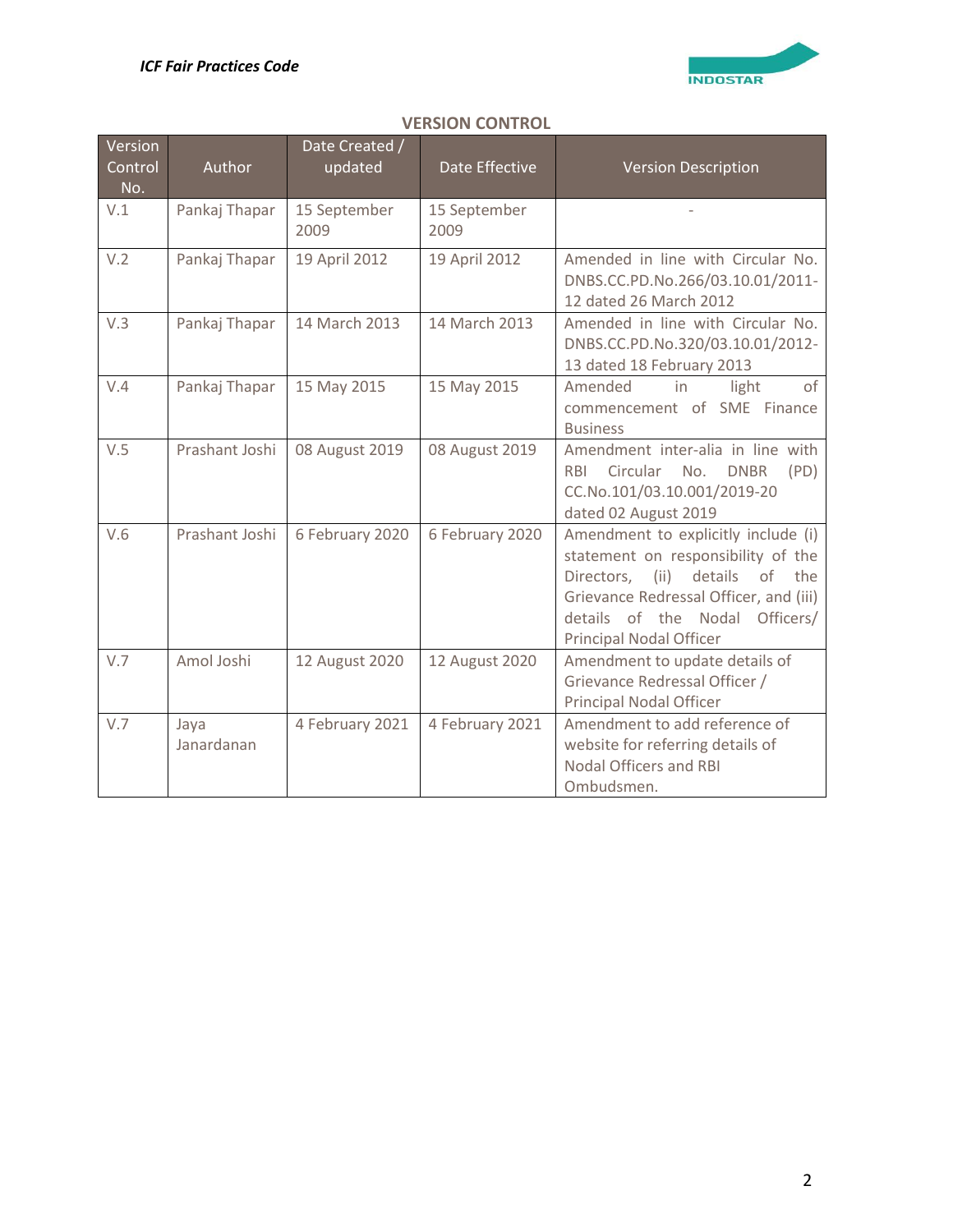

# **INTRODUCTION AND APPLICABILITY OF THE CODE**

The Reserve Bank of India has prescribed broad guidelines on fair practices that are to be framed and approved by the Board of Directors of all Non-Banking Financial Companies (NBFCs) and should be published and disseminated on the website of the Company, for the information of the public.

IndoStar Capital Finance Limited (hereinafter referred to as **"ICF"** or **"the Company"**) is a public limited company incorporated under the provisions of the Companies Act, 1956 and is a Systemically Important Non-Deposit Accepting or Holding Non-Banking Financial Company, registered with the Reserve Bank of India.

ICF is engaged in the business of Corporate Lending, Vehicle Financing and Small & Medium Enterprises Finance. Further, ICF may carry on such other business as may be permitted to be carried out by an NBFC from time to time after obtaining necessary approvals.

# **(I) Applications for loans and their processing**

- (a) ICF official language for all communications within the Company or with third parties shall be English.
- (b) All communications to the borrower shall be in English or in vernacular language / the language as understood by the borrower.
- (c) ICF will take a confirmation from the prospective borrower that all communications with the borrower shall be in English or in vernacular language / the language as understood by the borrower.
- (d) Loan application of ICF will include necessary information which affects the interest of the borrower, so that a meaningful comparison with the terms and conditions offered by other NBFCs can be made and informed decision can be taken by the borrower.
- (e) The documents required to be submitted with the loan application including KYC documents will be informed to the borrower separately.
- (f) ICF shall provide to the prospective borrower an acknowledgement for receipt of loan application. The time frame within which loan applications will be disposed of, will be indicated in the acknowledgement.

# **(II) Loan appraisal and terms/conditions**

- (a) ICF shall convey in writing to the borrower in English or in vernacular language / the language as understood and confirmed by the borrower, the fate of the loan application by means of sanction letter or otherwise. In case of sanction of loan, the sanction letter shall contain the amount of loan sanctioned along with the terms and conditions including annualised rate of interest and method of application thereof.
- (b) The acceptance of the terms and conditions communicated by the borrower shall be preserved by ICF on its record and copy of same shall be provided to the borrower upon request.
- (c) ICF shall mention the penal interest charged for late repayment in bold, in the sanction letter and loan agreement.
- (d) ICF will invariably furnish a copy of loan agreement alongwith a copy of each enclosures quoted in the loan agreement to all borrowers at the time of sanction/disbursement of loan in English or in vernacular language / the language as understood by the borrower.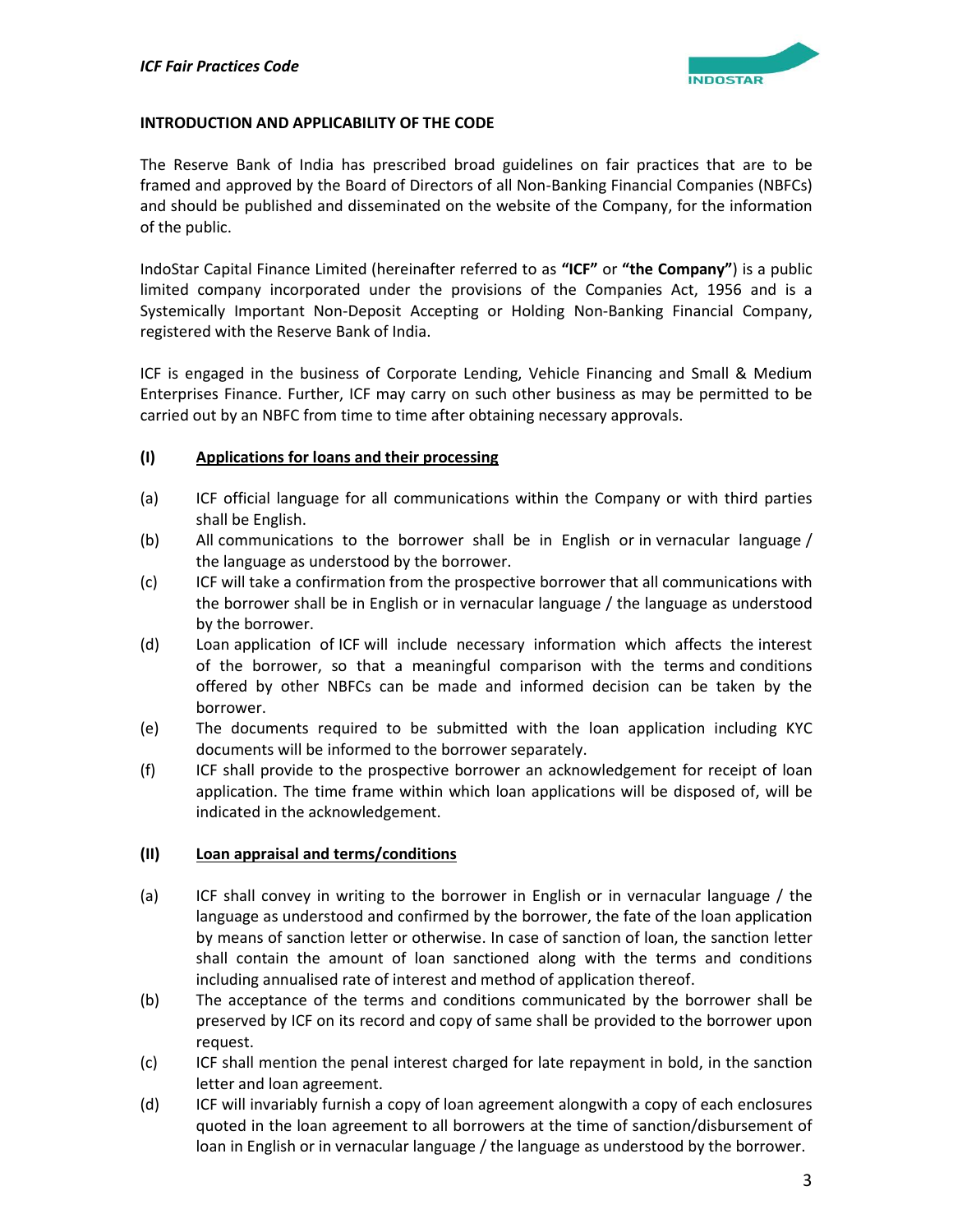

# **(III) Disbursement of loans including changes in terms and conditions**

- (a) ICF shall give notice to the borrower in English or in vernacular language / the language as understood by the borrower, of any change in the terms and conditions including disbursement schedule, interest rates, service charges, prepayment charges etc. Changes in interest rates and charges shall be effected prospectively and a suitable condition in this regard shall be incorporated in the loan agreement.
- (b) Decision to recall / accelerate payment or performance under the agreement shall be in consonance with the loan agreement.
- (c) In cases of financing of vehicles by the Company, the loan agreement shall contain a legally enforceable built-in re-possession clause and also contain provisions regarding notice period before taking possession, circumstances under which the notice period can be waived, the procedure for taking possession of the security, a provision regarding final chance to be given to the borrower for repayment of loan before sale/auction of the property, the procedure for giving repossession to the borrower and procedure for sale/auction of the property.
- (c) ICF shall release all securities on repayment of all dues or on realisation of the outstanding amount of loan subject to any legitimate right or lien for any other claim ICF may have against borrower. If such right of set off is to be exercised, the borrower shall be given notice about the same with full particulars about the remaining claims and the conditions under which ICF is entitled to retain the securities till the relevant claim is settled/paid.

# **(IV) General**

- (a) ICF will refrain from interference in the affairs of the borrower except for the purposes provided in the terms and conditions of the loan agreement, unless new information, not earlier disclosed by the borrower, has come to its notice.
- (b) In case of receipt of request from the borrower for transfer of borrowal account, the consent or otherwise i.e. objection of ICF, if any, should be conveyed within 21 days from the date of receipt of request. Such transfer shall be as per contractual terms entered into with the borrower and in consonance with statutes, rules, regulations and guidelines as may be applicable from time to time.
- (c) In the matter of recovery of loans, ICF shall resort only to remedies which are legally and legitimately available to it and will not resort to undue harassment viz. persistently bothering the borrowers at odd hours, use of muscle power for recovery of loans etc.
- (d) ICF shall ensure that its staff is adequately trained to deal with the customers in an appropriate manner.
- (e) ICF shall not charge foreclosure charges/ pre-payment penalties on all floating rate term loan sanctioned for purposes other than business to individual borrowers, with or without co-obligant(s).
- (f) Pursuant to notification no. DNBS.204/CGM (ASR)-2009 dated 2 January 2009 in respect to regulation of excessive interest charged by NBFCs, ICF has adopted an Interest Rate Policy taking into account relevant factors such as cost of funds, margin and risk premium, etc. to determine the rate of interest to be charged for loans and advances. The Interest Rate Policy also covers the rate of interest and the approach for gradation of risk and rationale for charging different rate of interest to different categories of borrowers and same is published and disseminated on the website of the Company.